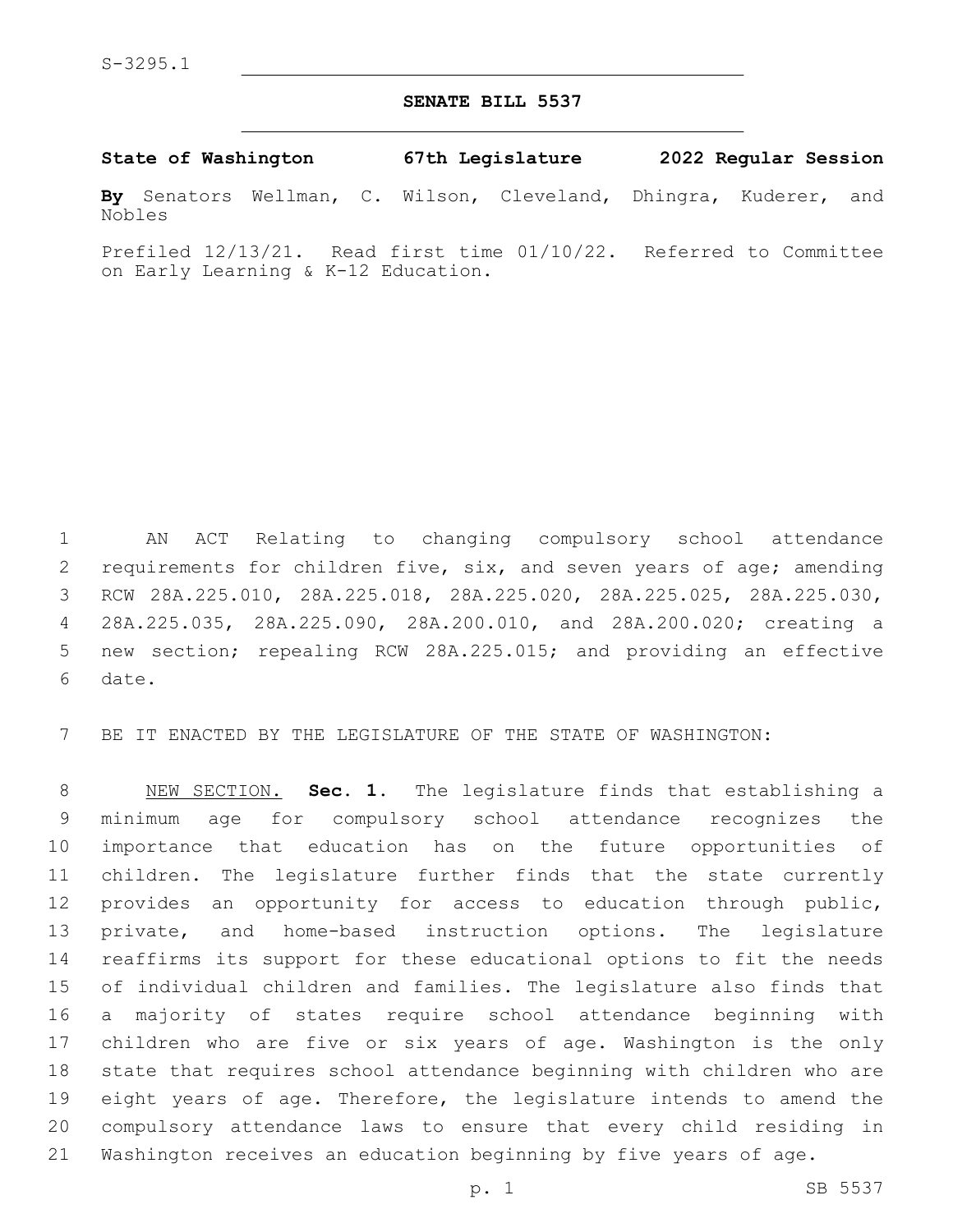**Sec. 2.** RCW 28A.225.010 and 2017 3rd sp.s. c 6 s 630 are each 2 amended to read as follows:

 (1) All parents in this state of any child ((eight)) five years 4 of age and under ((eighteen)) 18 years of age shall cause such child to attend either the public school of the district in which the child resides or another public school in the state and such child shall have the responsibility to and therefore shall attend for the full 8 time when such school may be in session unless:

 (a) The child is attending an approved private school for the same time or is enrolled in an extension program as provided in RCW  $11 \quad 28A.195.010(4)$ ;

 (b) The child is receiving home-based instruction as provided in 13 subsection  $((+4))$   $(5)$  of this section;

 (c) The child is attending an education center as provided in 15 chapter 28A.205 RCW;

 (d) The school district superintendent of the district in which the child resides shall have excused such child from attendance because the child is physically or mentally unable to attend school, is attending a residential school operated by the department of social and health services or the department of children, youth, and families, is incarcerated in an adult correctional facility, or has been temporarily excused upon the request of his or her parents for purposes agreed upon by the school authorities and the parent: PROVIDED, That such excused absences shall not be permitted if deemed to cause a serious adverse effect upon the student's educational progress: PROVIDED FURTHER, That students excused for such temporary absences may be claimed as full-time equivalent students to the extent they would otherwise have been so claimed for the purposes of RCW 28A.150.250 and 28A.150.260 and shall not affect school district compliance with the provisions of RCW 28A.150.220;

 (e) The child is excused from school subject to approval by the student's parent for a reason of faith or conscience, or an organized activity conducted under the auspices of a religious denomination, church, or religious organization, for up to two days per school year without any penalty. Such absences may not mandate school closures. Students excused for such temporary absences may be claimed as full- time equivalent students to the extent they would otherwise have been so claimed for the purposes of RCW 28A.150.250 and 28A.150.260 and may not affect school district compliance with the provisions of RCW 28A.150.220; or40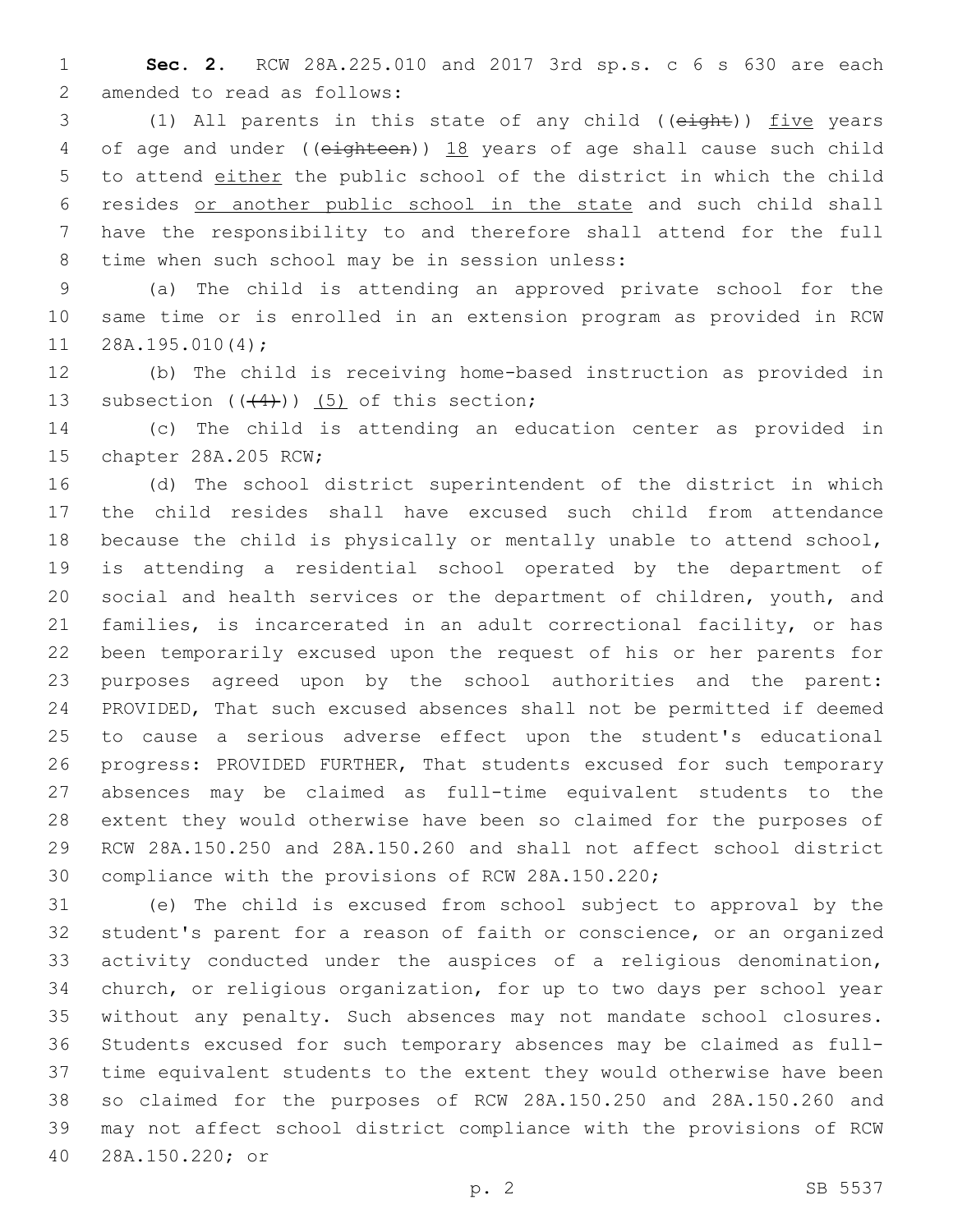(f) The child is ((sixteen)) 16 years of age or older and:

 (i) The child is regularly and lawfully employed and either the parent agrees that the child should not be required to attend school 4 or the child is emancipated in accordance with chapter 13.64 RCW;

 (ii) The child has already met graduation requirements in accordance with state board of education rules and regulations; or

 (iii) The child has received a certificate of educational competence under rules and regulations established by the state board 9 of education under RCW 28A.305.190.

 (2) ((A)) The requirements in this section do not apply to a child who turns five while enrolled in a school district based on an individual exception for earlier entry under RCW 28A.225.160, an 13 early childhood education and assistance program under chapter 43.216 14 RCW, a head start program, or other prekindergarten programs.

15 (3) For the purposes of this chapter, parent ((for the purpose of 16 this chapter)) means a parent, quardian, or person having legal 17 custody of a child.

18 (((3) An)) (4) For the purposes of this chapter and chapter 19 28A.200 RCW, approved private school ((for the purposes of this chapter and chapter 28A.200 RCW)) shall be one approved under regulations established by the state board of education pursuant to 22 RCW 28A.305.130.

 $(1,4)$  (( $(4)$ )) (5) For the purposes of this chapter and chapter 28A.200 RCW, instruction shall be home-based if it consists of planned and supervised instructional and related educational activities, including a curriculum and instruction in the basic skills of occupational education, science, mathematics, language, social 28 studies, history, health, reading, writing, spelling, and the development of an appreciation of art and music, provided for a number of hours equivalent to the total annual program hours per grade level established for approved private schools under RCW 28A.195.010 and 28A.195.040 and if such activities are:

 (a) Provided by a parent who is instructing his or her child only and are supervised by a certificated person. A certificated person for purposes of this chapter and chapter 28A.200 RCW shall be a person certified under chapter 28A.410 RCW. For purposes of this section, "supervised by a certificated person" means: The planning by the certificated person and the parent of objectives consistent with this subsection; a minimum each month of an average of one contact hour per week with the child being supervised by the certificated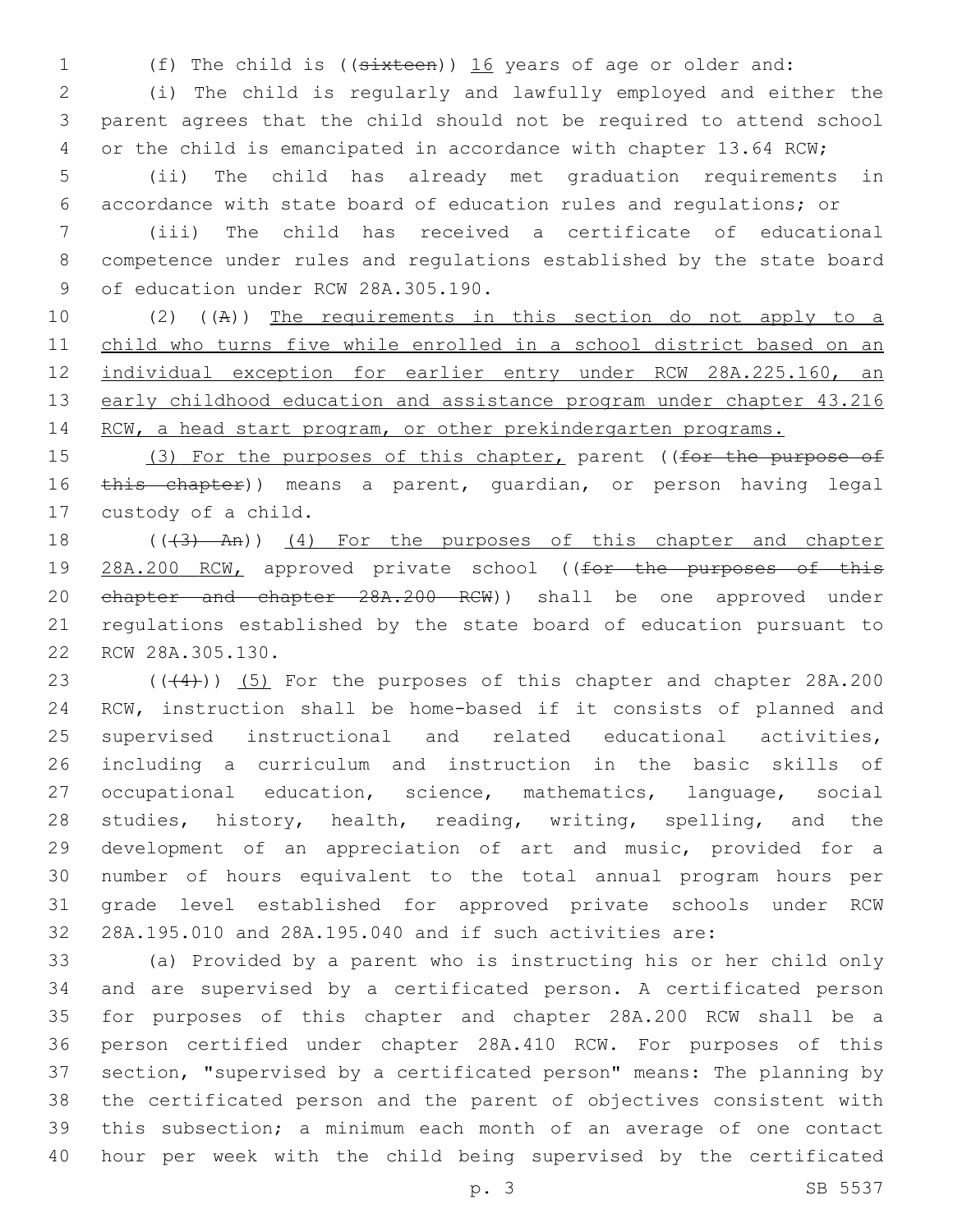person; and evaluation of such child's progress by the certificated person. The number of children supervised by the certificated person 3 shall not exceed ((thirty)) 30 for purposes of this subsection; or

 (b) Provided by a parent who is instructing his or her child only 5 and who has either earned ((forty-five)) 45 college-level quarter credit hours or its equivalent in semester hours or has completed a course in home-based instruction at a postsecondary institution or a 8 vocational-technical institute; or

 (c) Provided by a parent who is deemed sufficiently qualified to provide home-based instruction by the superintendent of the local 11 school district in which the child resides.

12 (((5)) (6) The legislature recognizes that home-based instruction is less structured and more experiential than the instruction normally provided in a classroom setting. Therefore, the 15 provisions of subsection  $((+4))$  (5) of this section relating to the nature and quantity of instructional and related educational 17 activities shall be liberally construed.

 **Sec. 3.** RCW 28A.225.018 and 2016 c 205 s 3 are each amended to 19 read as follows:

 (1) Except as provided in subsection (2) of this section, in the event that a child in elementary school is required to attend school 22 under RCW 28A.225.010 ((or 28A.225.015(1)) and has five or more excused absences in a single month during the current school year, or 24 (( $t_{en}$ )) 10 or more excused absences in the current school year, the school district shall schedule a conference or conferences with the parent and child at a time reasonably convenient for all persons included for the purpose of identifying the barriers to the child's regular attendance, and the supports and resources that may be made available to the family so that the child is able to regularly attend school. If a regularly scheduled parent-teacher conference day is to 31 take place within  $((\text{thirty}))$  30 days of the absences, the school district may schedule this conference on that day. To satisfy the requirements of this section, the conference must include at least one school district employee such as a nurse, counselor, social worker, teacher, or community human services provider, except in those instances regarding the attendance of a child who has an individualized education program or a plan developed under section 504 of the rehabilitation act of 1973, in which case the reconvening of the team that created the program or plan is required.

p. 4 SB 5537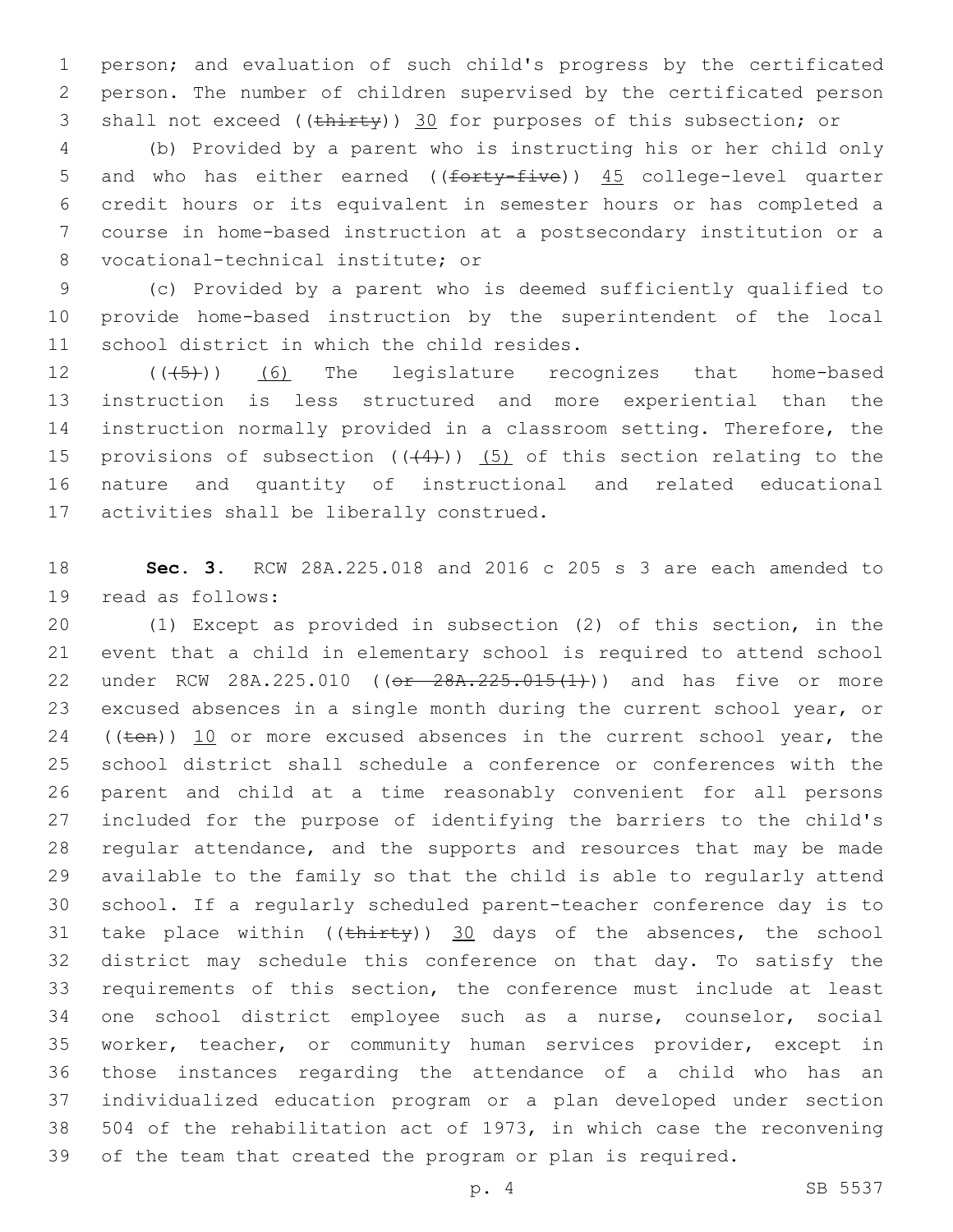(2) A conference pursuant to subsection (1) of this section is not required in the event of excused absences for which prior notice has been given to the school or a doctor's note has been provided and an academic plan is put in place so that the child does not fall 5 behind.

 (3) The requirements in this section created by this act take effect August 1, 2022. However, the requirements in this section created by this act take effect August 1, 2023, if a local school 9 district board of directors determines that it is unable to comply 10 with the August 1, 2022, date. Local school district boards of directors who make this determination and consequently delay the 12 effective date of the requirements in this section created by this 13 act for their district, must inform the office of the superintendent 14 of public instruction of their determination.

 **Sec. 4.** RCW 28A.225.020 and 2021 c 119 s 9 are each amended to 16 read as follows:

 (1) If a child required to attend school under RCW 28A.225.010 fails to attend school without valid justification, the public school 19 in which the child is enrolled shall:

 (a) Inform the child's parent by a notice in writing or by telephone whenever the child has failed to attend school after one unexcused absence within any month during the current school year. School officials shall inform the parent of the potential consequences of additional unexcused absences. If the parent is not fluent in English, the school must make reasonable efforts to provide this information in a language in which the parent is fluent;

 (b) Schedule a conference or conferences with the parent and child at a time reasonably convenient for all persons included for the purpose of analyzing the causes of the child's absences after three unexcused absences within any month during the current school year. If a regularly scheduled parent-teacher conference day is to 32 take place within  $((\text{thirty}))$  30 days of the third unexcused absence, then the school district may schedule this conference on that day. If the child's parent does not attend the scheduled conference, the conference may be conducted with the student and school official. However the parent shall be notified of the steps to be taken to 37 eliminate or reduce the child's absence; and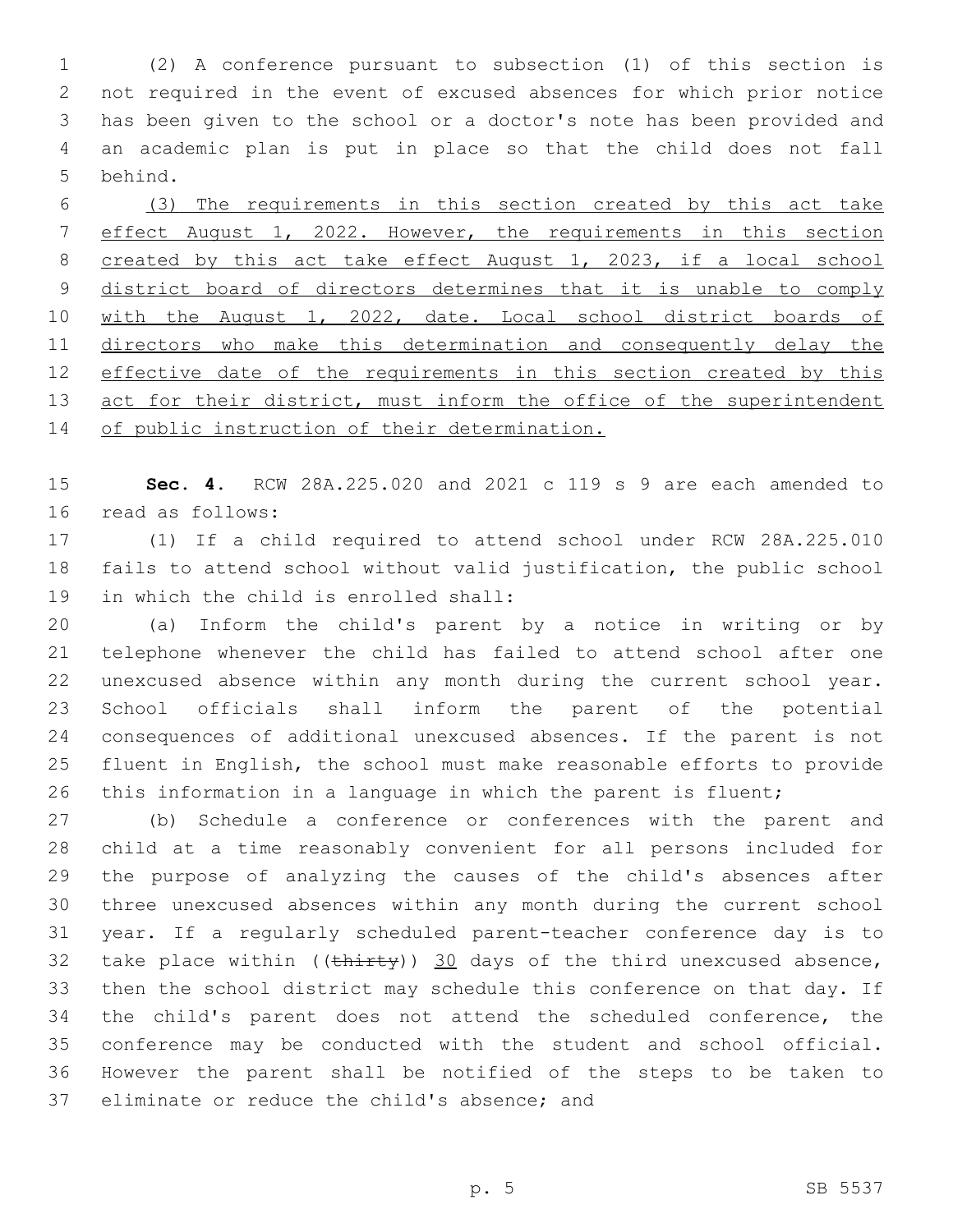(c) At some point after the second and before the seventh unexcused absence, take data-informed steps to eliminate or reduce 3 the child's absences.

 (i) In middle school and high school, these steps must include application of the Washington assessment of the risks and needs of students (WARNS) or other assessment by a school district's designee under RCW 28A.225.026.7

 (ii) For any child with an existing individualized education plan or 504 plan, these steps must include the convening of the child's individualized education plan or 504 plan team, including a behavior specialist or mental health specialist where appropriate, to consider 12 the reasons for the absences. If necessary, and if consent from the parent is given, a functional behavior assessment to explore the function of the absence behavior shall be conducted and a detailed behavior plan completed. Time should be allowed for the behavior plan to be initiated and data tracked to determine progress.

 (iii) With respect to any child, without an existing individualized education plan or 504 plan, reasonably believed to have a mental or physical disability or impairment, these steps must include informing the child's parent of the right to obtain an appropriate evaluation at no cost to the parent to determine whether the child has a disability or impairment and needs accommodations, related services, or special education services. This includes children with suspected emotional or behavioral disabilities as defined in WAC 392-172A-01035. If the school obtains consent to conduct an evaluation, time should be allowed for the evaluation to be completed, and if the child is found to be eligible for special education services, accommodations, or related services, a plan 29 developed to address the child's needs.

 (iv) These steps must include, where appropriate, providing an available approved best practice or research-based intervention, or both, consistent with the WARNS profile or other assessment, if an assessment was applied, adjusting the child's school program or school or course assignment, providing more individualized or remedial instruction, providing appropriate vocational courses or work experience, referring the child to a community engagement board, requiring the child to attend an alternative school or program, or assisting the parent or child to obtain supplementary services that might eliminate or ameliorate the cause or causes for the absence 40 from school.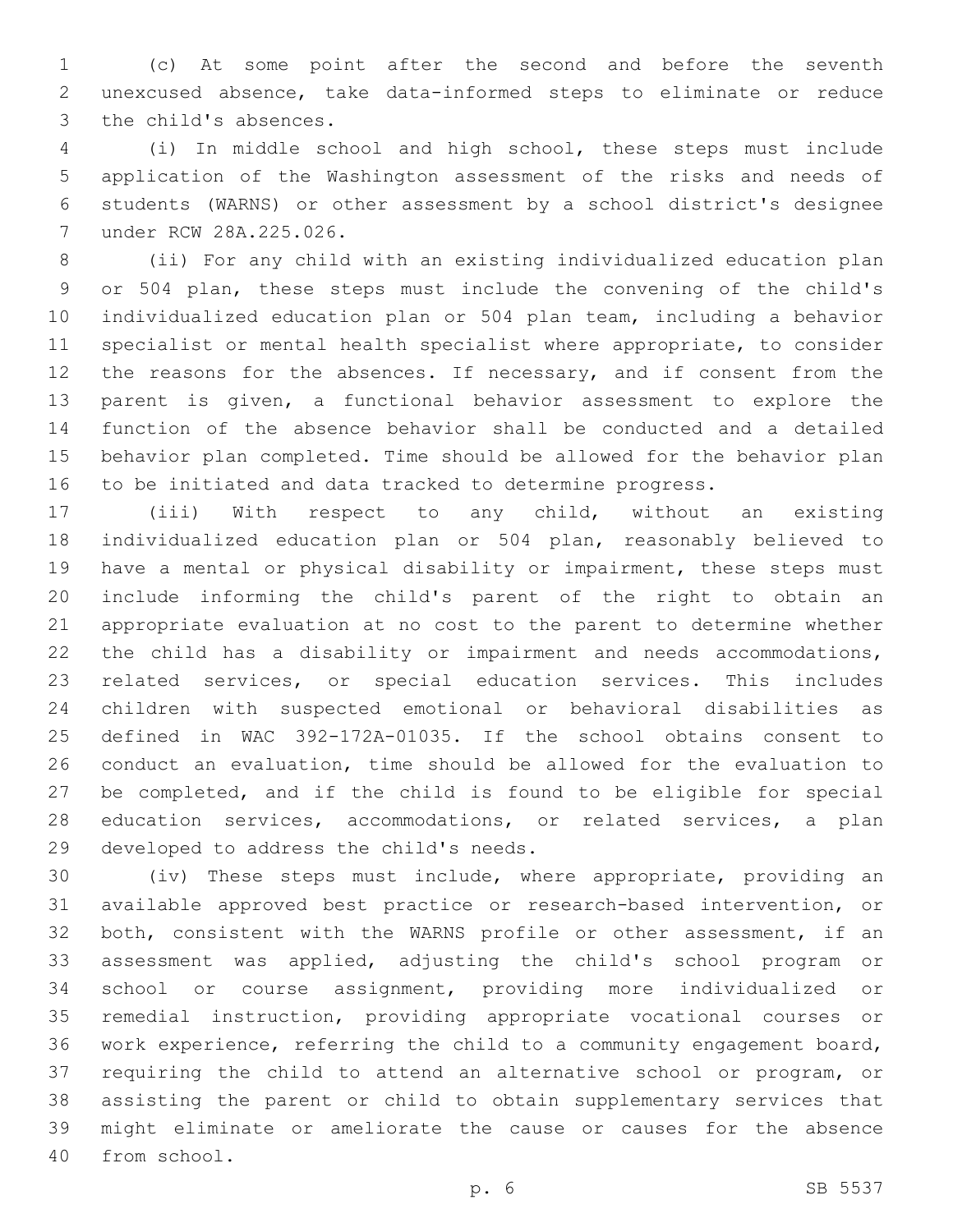(2) For purposes of this chapter, an "unexcused absence" means 2 that a child:

 (a)(i) Has failed to attend the majority of hours or periods in an average school day or has failed to comply with a more restrictive 5 school district policy; and

 (ii) Has failed to meet the school district's policy for excused 7 absences; or

 (b) Has failed to comply with alternative learning experience program attendance requirements as described by the superintendent of 10 public instruction.

 (3) If a child transfers from one school district to another during the school year, the receiving school or school district shall include the unexcused absences accumulated at the previous school or 14 from the previous school district for purposes of this section( $(\tau)$ ) 15 and RCW 28A.225.030((, and 28A.225.015)). The sending school district shall provide this information to the receiving school, together with a copy of any previous assessment as required under subsection (1)(c) of this section, history of any best practices or researched-based intervention previously provided to the child by the child's sending school district, and a copy of the most recent truancy information including any online or written acknowledgment by the parent and child, as provided for in RCW 28A.225.005. All school districts must use the standard choice transfer form for releasing a student to a nonresident school district for the purposes of accessing an 25 alternative learning experience program.

 (4) The requirements in this section created by this act take 27 effect August 1, 2022. However, the requirements in this section 28 created by this act take effect August 1, 2023, if a local school district board of directors determines that it is unable to comply with the August 1, 2022, date. Local school district boards of directors who make this determination and consequently delay the 32 effective date of the requirements in this section created by this 33 act for their district, must inform the office of the superintendent of public instruction of their determination.

 **Sec. 5.** RCW 28A.225.025 and 2021 c 119 s 10 are each amended to read as follows:36

 (1) For purposes of this chapter, "community engagement board" means a board established pursuant to a memorandum of understanding between a juvenile court and a school district and composed of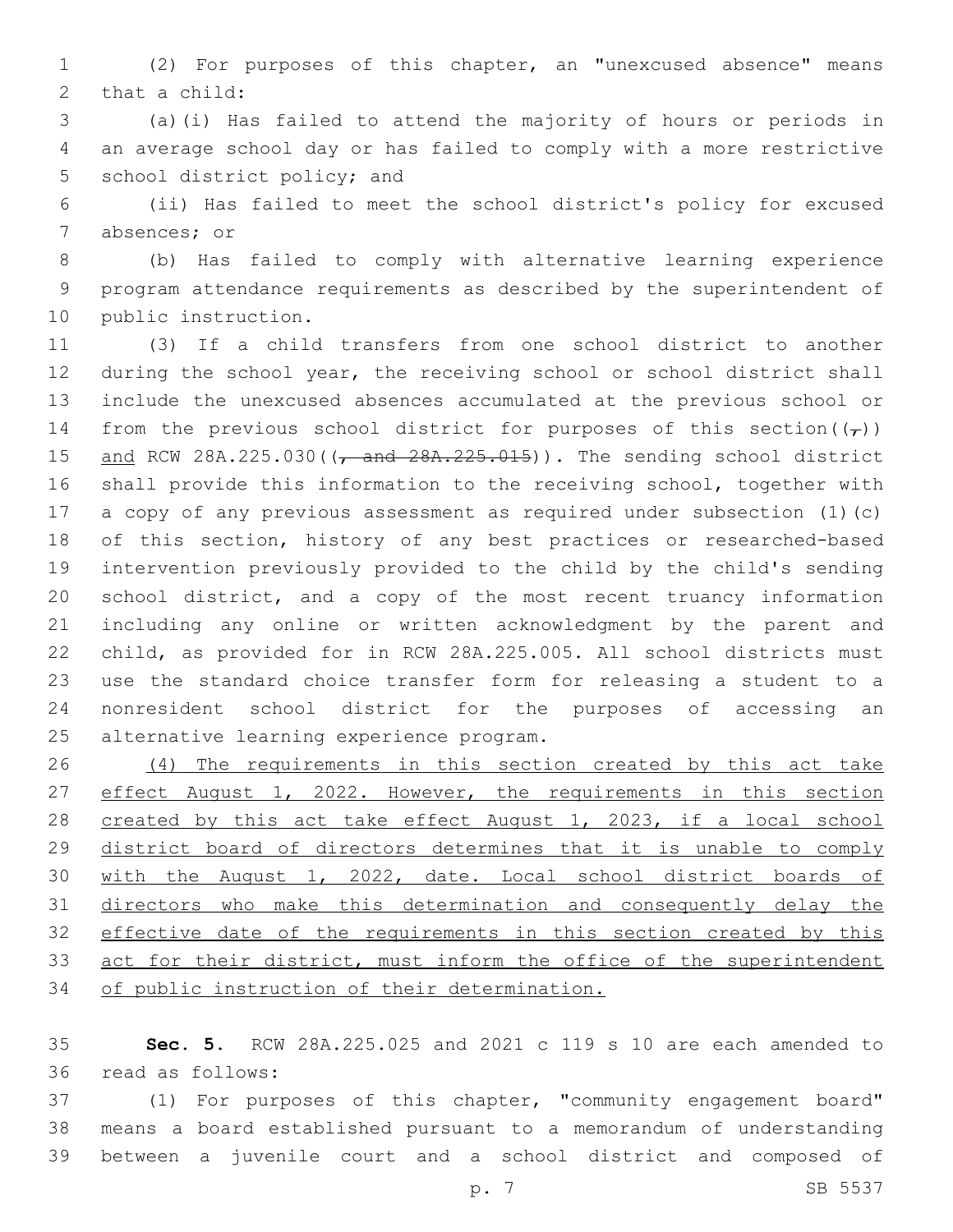members of the local community in which the child attends school. Community engagement boards must include members who receive training regarding the identification of barriers to school attendance, the use of the Washington assessment of the risks and needs of students (WARNS) or other assessment tools to identify the specific needs of individual children, cultural responsive interactions, trauma- informed approaches to discipline, evidence-based treatments that have been found effective in supporting at-risk youth and their families, and the specific services and treatment available in the particular school, court, community, and elsewhere. Duties of a community engagement board shall include, but not be limited to: Identifying barriers to school attendance, recommending methods for improving attendance such as connecting students and their families with community services, culturally appropriate promising practices, and evidence-based services such as functional family therapy, suggesting to the school district that the child enroll in another school, an alternative education program, an education center, a skill center, a dropout prevention program, or another public or private educational program, or recommending to the juvenile court that a juvenile be offered the opportunity for placement in a HOPE center or crisis residential center, if appropriate.

 (2) The legislature finds that utilization of community engagement boards is the preferred means of intervention when preliminary methods to eliminate or reduce unexcused absences as required by RCW 28A.225.020 have not been effective in securing the child's attendance at school. The legislature intends to encourage and support the development and expansion of community engagement 28 boards. Operation of a ((school truancy)) community engagement board does not excuse a district from the obligation of filing a petition 30 within the requirements of RCW ((28A.225.015(3))) 28A.225.030.

 **Sec. 6.** RCW 28A.225.030 and 2021 c 119 s 7 are each amended to 32 read as follows:

33 (1) If a child under the age of ((seventeen)) 18 is required to attend school under RCW 28A.225.010 and if the actions taken by a school district under RCW 28A.225.020 are not successful in substantially reducing an enrolled student's absences from public school, after the child's seventh unexcused absence within any month during the current school year and not later than the 15th unexcused absence during the current school year the school district shall file

p. 8 SB 5537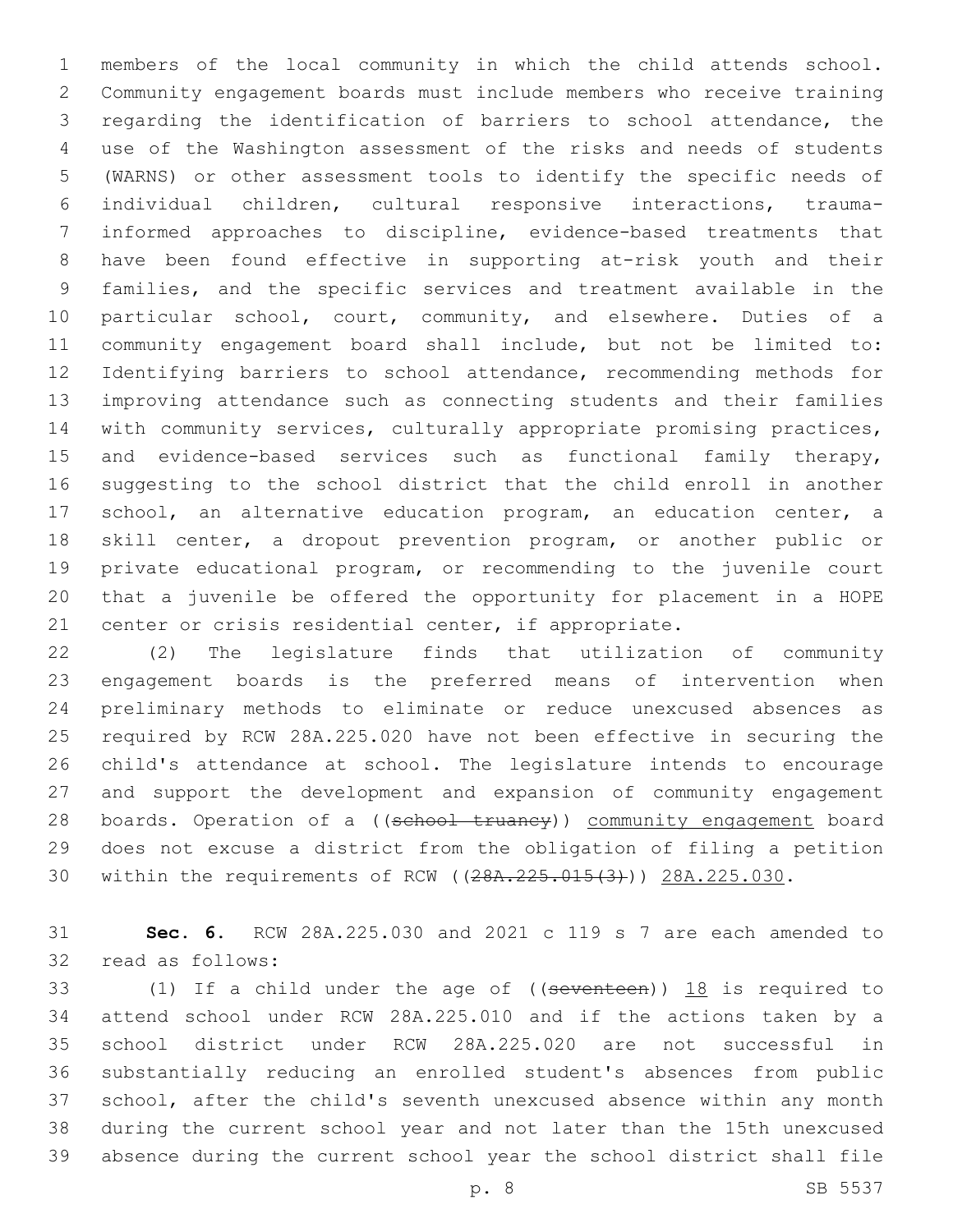a petition and supporting affidavit for a civil action with the 2 juvenile court ((alleging)). For a child who is five, six, or seven years of age, the petition must allege a violation of RCW 28A.225.010 by the parent. For a child who is eight years of age and under the age of 17, the petition must allege a violation of RCW 28A.225.010: (a) By the parent; (b) by the child; or (c) by the parent and the child. The petition must include a list of all interventions that have been attempted as set forth in RCW 28A.225.020, include a copy of any previous truancy assessment completed by the child's current school district, the history of approved best practices intervention or research-based intervention previously provided to the child by the child's current school district, and a copy of the most recent truancy information document provided to the parent, pursuant to RCW 28A.225.005. Except as provided in this subsection, no additional documents need be filed with the petition. Nothing in this subsection requires court jurisdiction to terminate when a child turns seventeen or precludes a school district from filing a petition for a child 18 that is seventeen years of age.

 (2) The district shall not later than the seventh unexcused 20 absence in a month:

21 (a) Enter into an agreement with  $((a))$  the student and parent 22 that establishes school attendance requirements;

23 (b) Refer  $((a))$  the student to a community engagement board as defined in RCW 28A.225.025. The community engagement board shall enter into an agreement with the student and parent that establishes school attendance requirements and take other appropriate actions to 27 reduce the child's absences; or

(c) File a petition under subsection (1) of this section.

 (3) The petition may be filed by a school district employee who 30 is not an attorney.

 (4) If the school district fails to file a petition under this section, the parent of a child with seven or more unexcused absences in any month during the current school year or upon the 15th unexcused absence during the current school year may file a petition with the juvenile court alleging a violation of RCW 28A.225.010.

 (5) Petitions filed under this section may be served by certified mail, return receipt requested. If such service is unsuccessful, or the return receipt is not signed by the addressee, personal service 39 is required.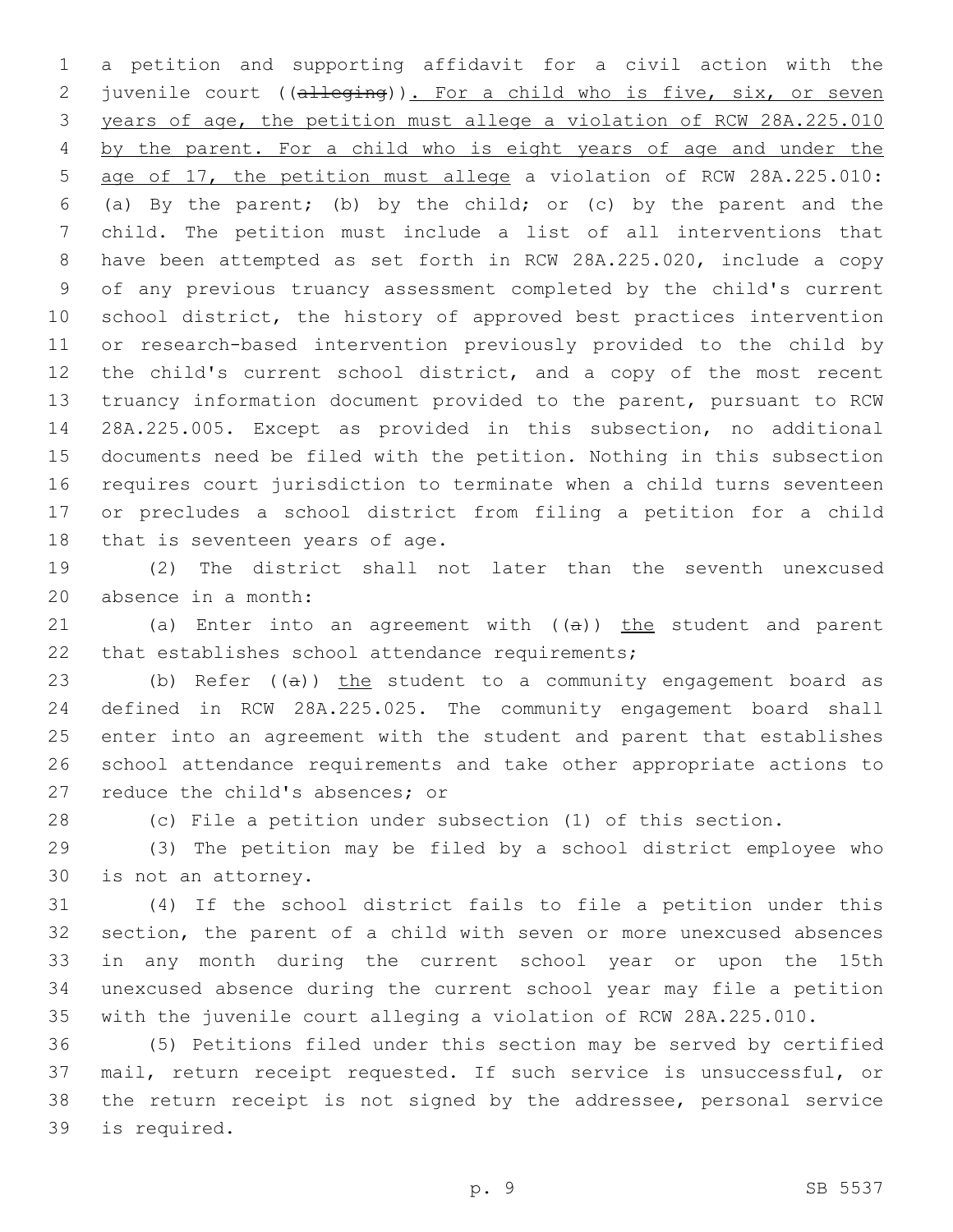(6) The requirements in this section created by this act take effect August 1, 2022. However, the requirements in this section created by this act take effect August 1, 2023, if a local school district board of directors determines that it is unable to comply with the August 1, 2022, date. Local school district boards of directors who make this determination and consequently delay the effective date of the requirements in this section created by this 8 act for their district, must inform the office of the superintendent of public instruction of their determination.

 **Sec. 7.** RCW 28A.225.035 and 2021 c 119 s 14 are each amended to read as follows:11

12 (1) A petition for a civil action under RCW 28A.225.030 (( $\theta$ r 13 28A.225.015)) shall consist of a written notification to the court 14 alleging that:

 (a) The child has unexcused absences as described in RCW 16 28A.225.030(1) during the current school year;

 (b) Actions taken by the school district have not been successful in substantially reducing the child's absences from school; and

 (c) Court intervention and supervision are necessary to assist the school district or parent to reduce the child's absences from 21 school.

 (2) The petition shall set forth the name, date of birth, school, address, gender, race, and ethnicity of the child and the names and addresses of the child's parents, and shall set forth the languages in which the child and parent are fluent, whether there is an existing individualized education program, and the child's current 27 academic status in school.

 (3) The petition shall set forth facts that support the allegations in this section and shall generally request relief available under this chapter and provide information about what the 31 court might order under RCW 28A.225.090.

 $(4)(a)$  When a petition is filed under RCW 28A.225.030 (( $\theta$ \* 28A.225.015)), it shall initially be stayed by the juvenile court, and the child and the child's parent must be referred to a community engagement board or other coordinated means of intervention as set forth in the memorandum of understanding under RCW 28A.225.026. The community engagement board must provide to the court a description of the intervention and prevention efforts to be employed to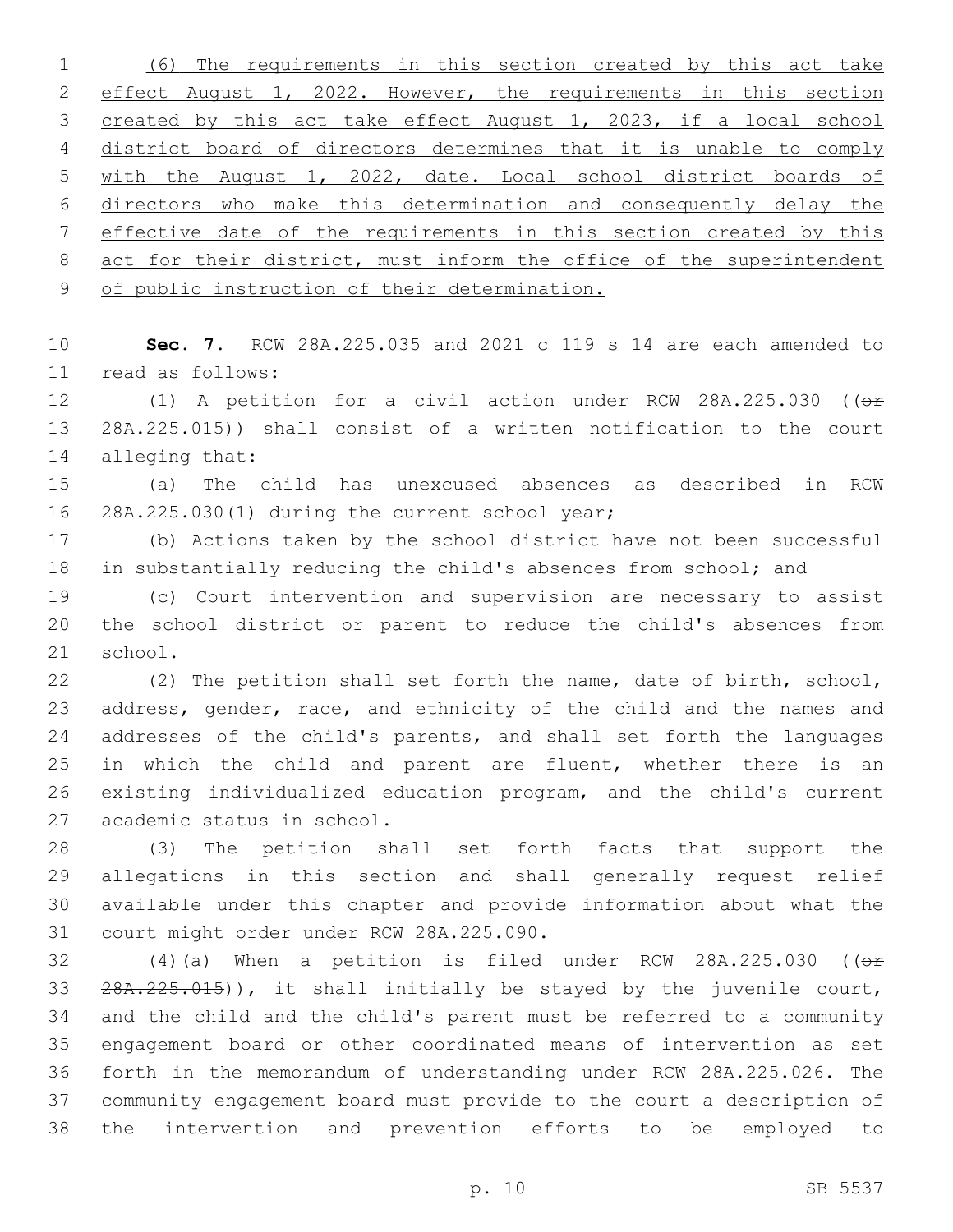substantially reduce the child's unexcused absences, along with a 2 timeline for completion.

 (b) If a community engagement board or other coordinated means of intervention is not in place as required by RCW 28A.225.026, the juvenile court shall schedule a hearing at which the court shall 6 consider the petition.

 (5) When a referral is made to a community engagement board, the community engagement board must meet with the child, a parent, and the school district representative and enter into an agreement with the petitioner and respondent regarding expectations and any actions necessary to address the child's truancy within twenty days of the 12 referral. ((If the petition is based on RCW  $28A.225.015$ , the))  $A$ 13 child who is five, six, or seven years of age shall not be required to attend and the agreement under this subsection shall be between the community engagement board, the school district, and the child's parent. The court may permit the community engagement board or truancy prevention counselor to provide continued supervision over 18 the student, or parent if the petition ((is based on RCW 28A.225.015)) is for a child who is five, six, or seven years of age.

 (6) If the community engagement board fails to reach an agreement, or the parent or student does not comply with the agreement within the timeline for completion set by the community engagement board, the community engagement board shall return the case to the juvenile court. The stay of the petition shall be lifted, and the juvenile court shall schedule a hearing at which the court 26 shall consider the petition.

 (7)(a) Notwithstanding the provisions in subsection (4)(a) of this section, a hearing shall not be required if other actions by the court would substantially reduce the child's unexcused absences. Such actions may include referral to an existing community engagement board, use of the Washington assessment of risks and needs of students (WARNS) or other assessment tools to identify the specific needs of individual children, the provision of community-based services, and the provision of evidence-based treatments that have been found to be effective in supporting at-risk youth and their families. When a juvenile court hearing is held, the court shall:

 (i) Separately notify the child, the parent of the child, and the school district of the hearing. If the parent is not fluent in English, notice should be provided in a language in which the parent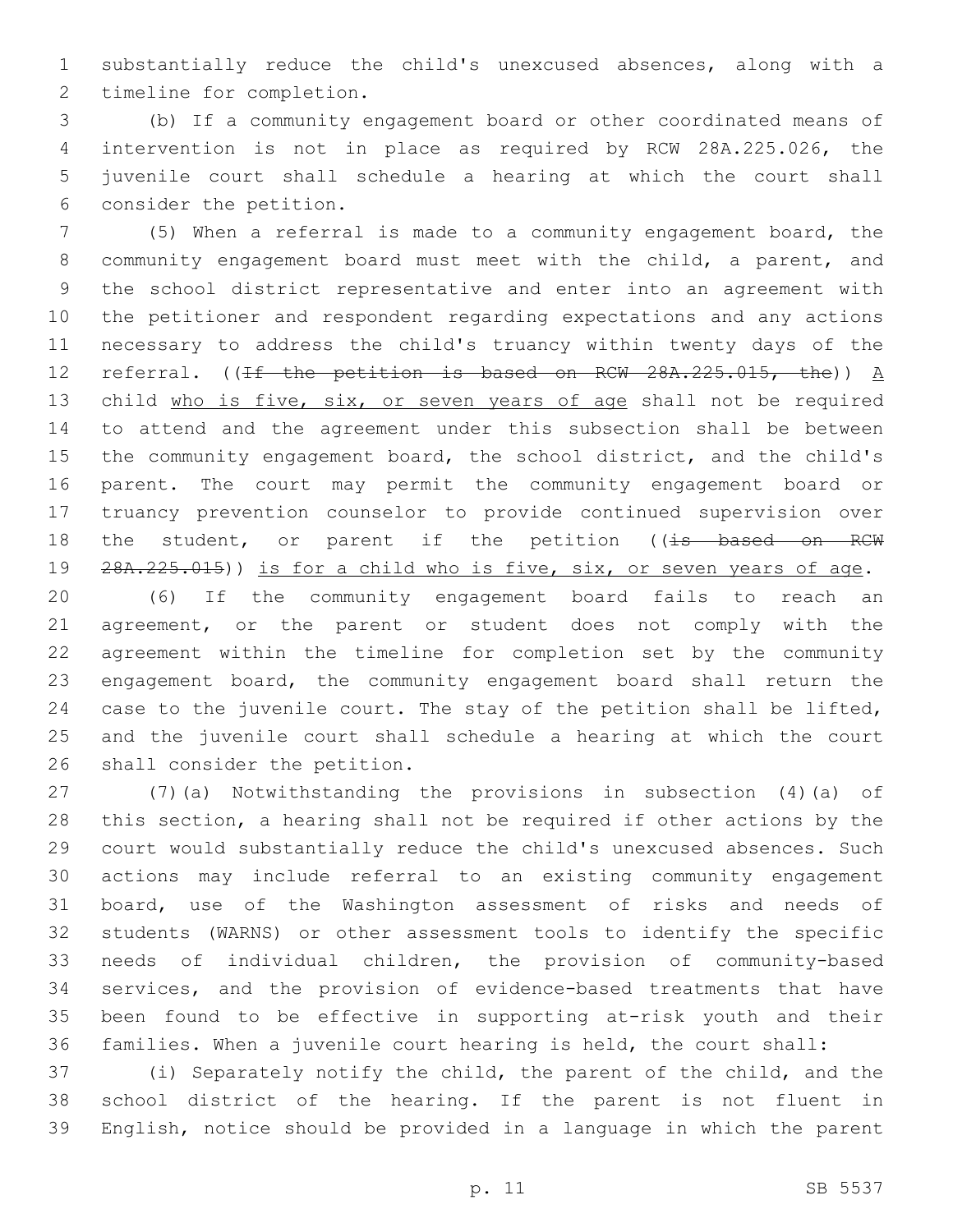is fluent as indicated on the petition pursuant to RCW 2  $28A.225.030(1);$ 

 (ii) Notify the parent and the child of their rights to present 4 evidence at the hearing; and

 (iii) Notify the parent and the child of the options and rights available under chapter 13.32A RCW.6

 (b) If the child is not provided with counsel, the advisement of rights must take place in court by means of a colloquy between the court, the child if eight years old or older, and the parent.

 (8)(a) The court may require the attendance of the child if eight 11 years old or older, the parents, and the school district at any hearing on a petition filed under RCW 28A.225.030.

 (b) The court may not issue a bench warrant for a child for failure to appear at a hearing on an initial truancy petition filed under RCW 28A.225.030. If there has been proper service, the court may instead enter a default order assuming jurisdiction under the terms specified in subsection (12) of this section.

 (9) A school district is responsible for determining who shall represent the school district at hearings on a petition filed under 20 RCW 28A.225.030 ((or 28A.225.015)).

 (10) The court may permit the first hearing to be held without requiring that either party be represented by legal counsel, and to be held without a guardian ad litem for the child under RCW 4.08.050. 24 At the request of the school district, the court shall permit a school district representative who is not an attorney to represent 26 the school district at any future hearings.

 (11) If the child is in a special education program or has a diagnosed mental or emotional disorder, the court shall inquire as to what efforts the school district has made to assist the child in 30 attending school.

 (12) If the allegations in the petition are established by a preponderance of the evidence, the court shall grant the petition and enter an order assuming jurisdiction to intervene for the period of time determined by the court, after considering the facts alleged in 35 the petition and the circumstances of the juvenile, to most likely cause the juvenile to return to and remain in school while the juvenile is subject to this chapter. In no case may the order expire before the end of the school year in which it is entered.

 (13)(a) If the court assumes jurisdiction, the school district shall periodically report to the court any additional unexcused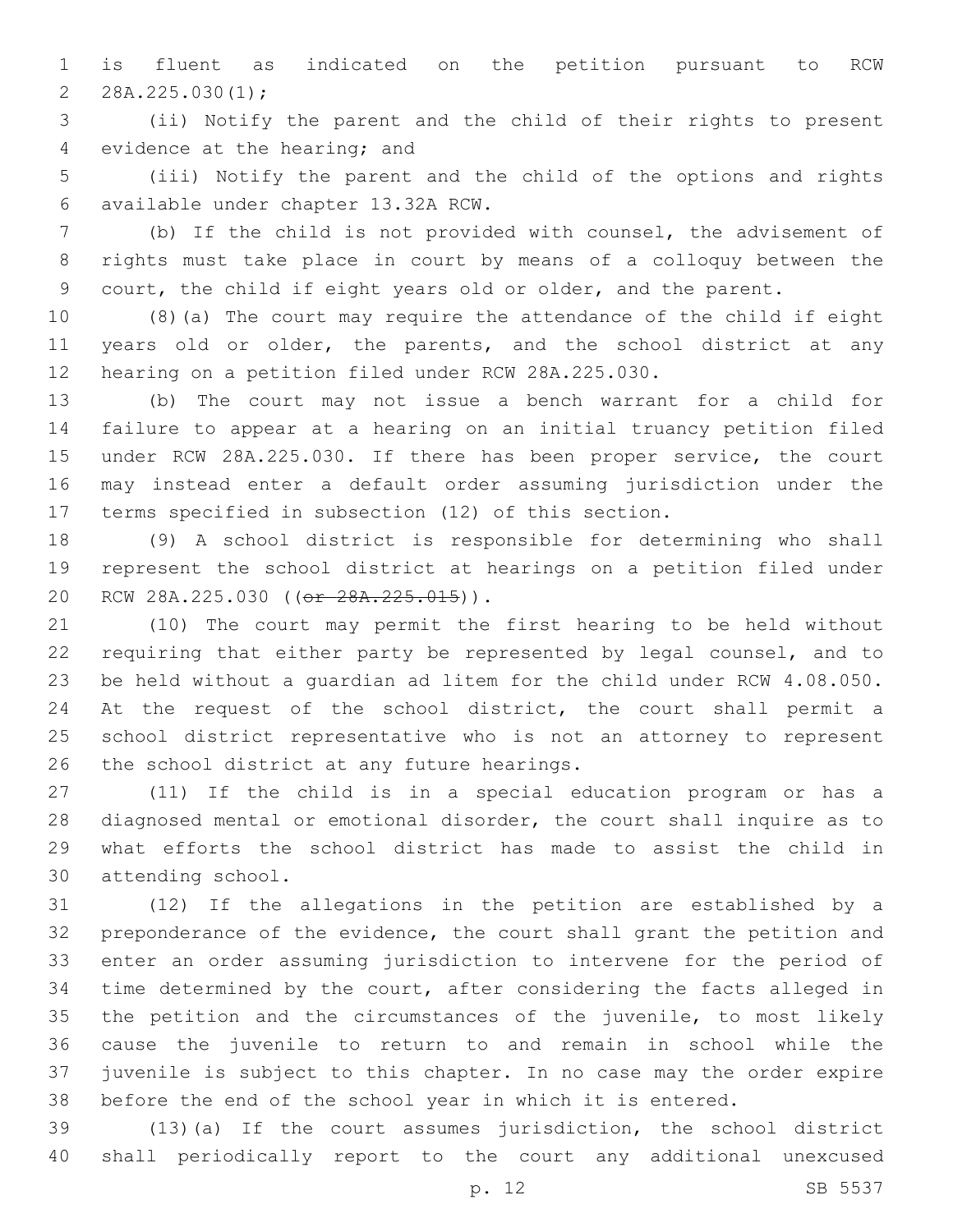absences by the child, actions taken by the school district, and an update on the child's academic status in school at a schedule 3 specified by the court.

 (b) The first report under this subsection (13) must be received no later than three months from the date that the court assumes jurisdiction.6

 (14) Community engagement boards and the courts shall coordinate, to the extent possible, proceedings and actions pertaining to children who are subject to truancy petitions and at-risk youth petitions in RCW 13.32A.191 or child in need of services petitions in 11 RCW 13.32A.140.

 (15) If after a juvenile court assumes jurisdiction in one county the child relocates to another county, the juvenile court in the receiving county shall, upon the request of a school district or parent, assume jurisdiction of the petition filed in the previous 16 county.

 (16) The requirements in this section created by this act take effect August 1, 2022. However, the requirements in this section created by this act take effect August 1, 2023, if a local school district board of directors determines that it is unable to comply with the August 1, 2022, date. Local school district boards of directors who make this determination and consequently delay the 23 effective date of the requirements in this section created by this 24 act for their district, must inform the office of the superintendent 25 of public instruction of their determination.

 **Sec. 8.** RCW 28A.225.090 and 2021 c 119 s 15 are each amended to 27 read as follows:

 (1) A court may order a child subject to a petition under RCW 29 28A.225.035 to do one or more of the following:

 (a) Attend the child's current school, and set forth minimum attendance requirements, which shall not consider a suspension day as 32 an unexcused absence:

 (b) If there is space available and the program can provide educational services appropriate for the child, order the child to attend another public school, an alternative education program, center, a skill center, dropout prevention program, or another public 37 educational program;

 (c) Attend a private nonsectarian school or program including an education center. Before ordering a child to attend an approved or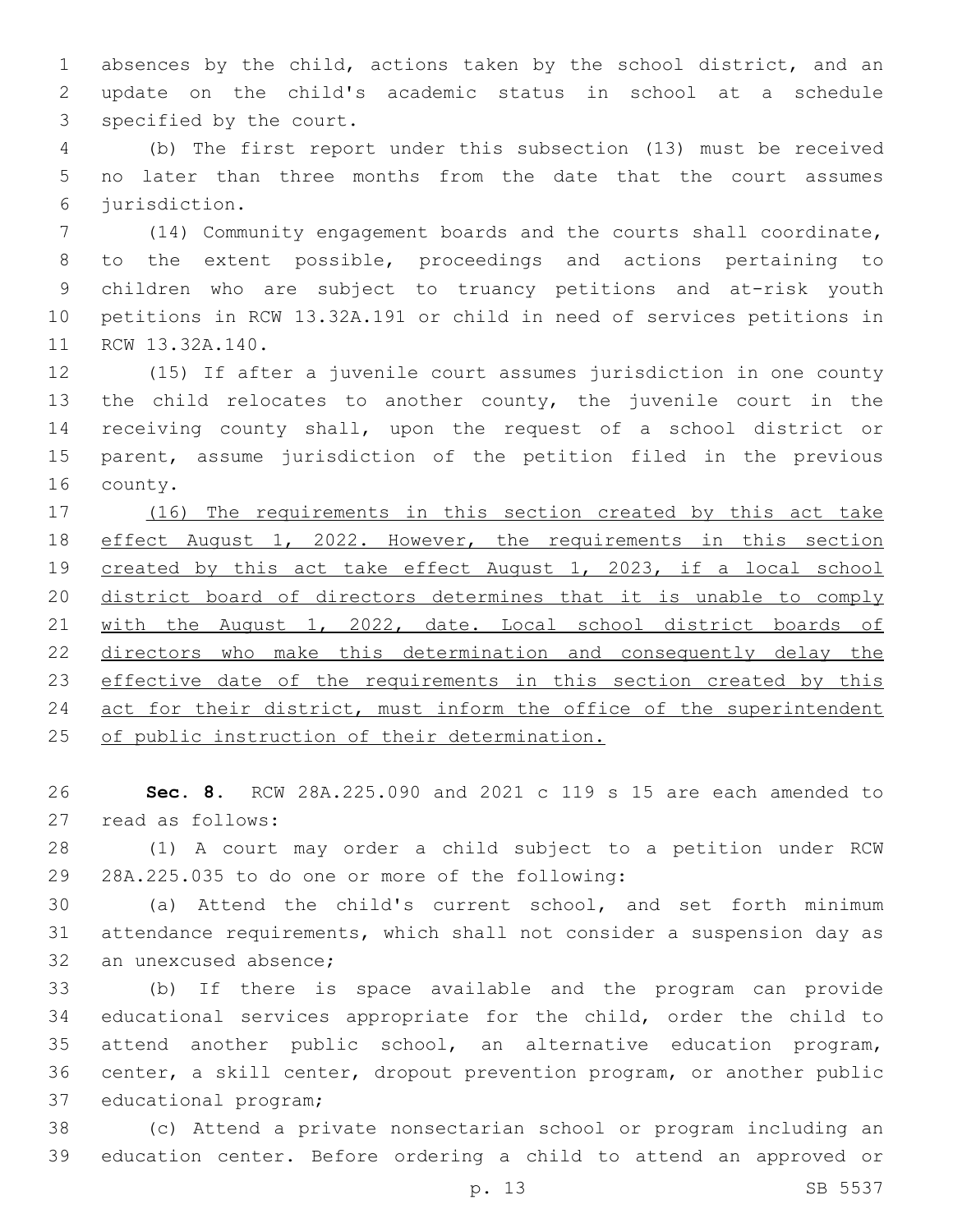certified private nonsectarian school or program, the court shall: (i) Consider the public and private programs available; (ii) find that placement is in the best interest of the child; and (iii) find that the private school or program is willing to accept the child and will not charge any fees in addition to those established by contract with the student's school district. If the court orders the child to enroll in a private school or program, the child's school district shall contract with the school or program to provide educational services for the child. The school district shall not be required to contract for a weekly rate that exceeds the state general apportionment dollars calculated on a weekly basis generated by the child and received by the district. A school district shall not be required to enter into a contract that is longer than the remainder of the school year. A school district shall not be required to enter into or continue a contract if the child is no longer enrolled in the 16 district;

 (d) Submit to a substance abuse assessment if the court finds on the record that such assessment is appropriate to the circumstances and behavior of the child and will facilitate the child's compliance with the mandatory attendance law and, if any assessment, including a urinalysis test ordered under this subsection indicates the use of controlled substances or alcohol, order the minor to abstain from the unlawful consumption of controlled substances or alcohol and adhere to the recommendations of the substance abuse assessment at no 25 expense to the school; or

 (e) Submit to a mental health evaluation or other diagnostic evaluation and adhere to the recommendations of the drug assessment, 28 at no expense to the school, if the court finds on the court records that such evaluation is appropriate to the circumstances and behavior of the child, and will facilitate the child's compliance with the 31 mandatory attendance law.

 (2) If the child fails to comply with the court order, the court 33 may impose:

- 34 (a) Community restitution;
- (b) Nonresidential programs with intensive wraparound services;

 (c) A requirement that the child meet with a mentor for a 37 specified number of times; or

 (d) Other services and interventions that the court deems 39 appropriate.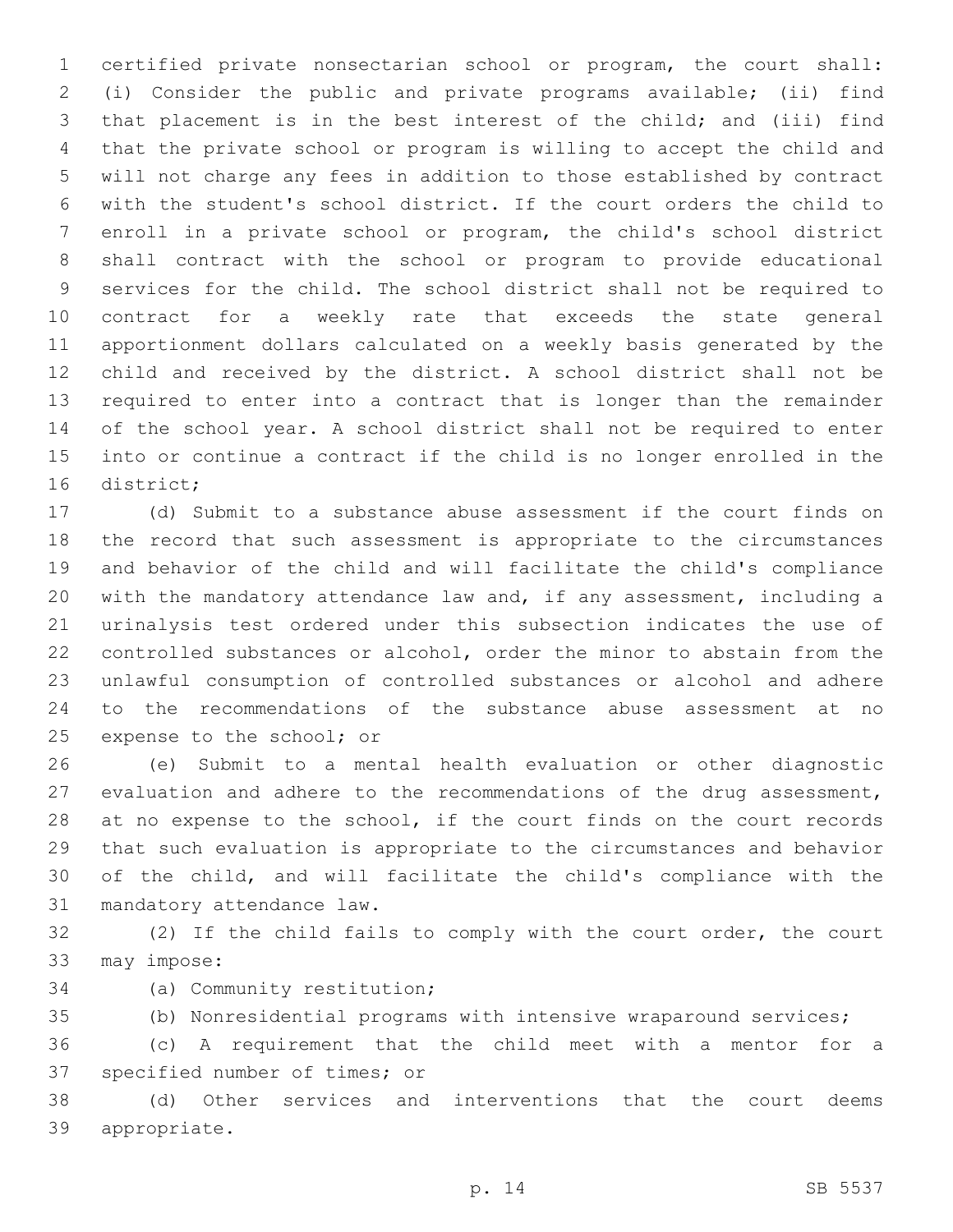(3) Any parent violating any of the provisions of either RCW 2 28A.225.010( $(\frac{28}{128})$ , 225.015,)) or 28A.225.080 shall be fined not more 3 than ((twenty-five dollars)) \$25 for each day of unexcused absence 4 from school. The court shall remit  $((f\text{iff}\psi))$  50 percent of the fine collected under this section to the child's school district. It shall be a defense for a parent charged with violating RCW 28A.225.010 to show that he or she exercised reasonable diligence in attempting to cause a child in his or her custody to attend school or that the child's school did not perform its duties as required in RCW 28A.225.020. The court may order the parent to provide community restitution instead of imposing a fine. Any fine imposed pursuant to this section may be suspended upon the condition that a parent charged with violating RCW 28A.225.010 shall participate with the school and the child in a supervised plan for the child's attendance at school or upon condition that the parent attend a conference or conferences scheduled by a school for the purpose of analyzing the 17 causes of a child's absence.

 (4) If a child continues to be truant after entering into a court-approved order with the community engagement board under RCW 28A.225.035, the juvenile court shall find the child in contempt, and the court may impose alternatives to detention consistent with best 22 practice models for reengagement with school.

 (5) Nothing in this section shall be construed to limit the court's inherent contempt power or curtail its exercise.

 (6) Subsections (1), (2), and (4) of this section shall not apply 26 to a  $five$ , six, or seven year old child required to attend public 27 school under RCW ((28A.225.015)) 28A.225.010.

 **Sec. 9.** RCW 28A.200.010 and 2019 c 252 s 109 are each amended to 29 read as follows:

 (1) Each parent whose child is receiving home-based instruction 31 under RCW 28A.225.010( $(44)$ )) (5) shall have the duty, beginning when 32 the child is five years of age, to:

 (a) File annually a signed declaration of intent that he or she is planning to cause his or her child to receive home-based instruction. The statement shall include the name and age of the child, shall specify whether a certificated person will be supervising the instruction, and shall be written in a format prescribed by the superintendent of public instruction. Each parent shall file the statement by September 15th of the school year or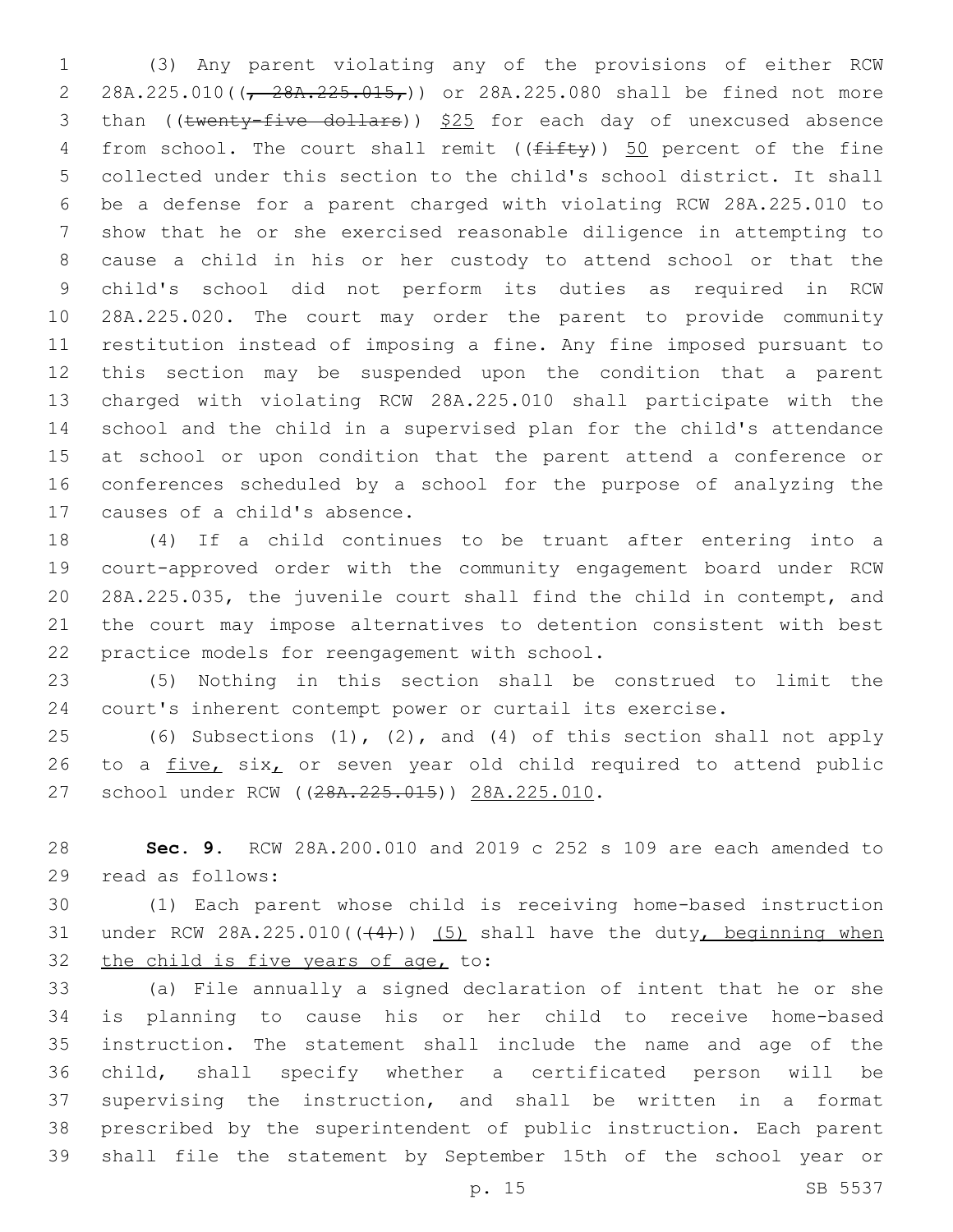within two weeks of the beginning of any public school quarter, trimester, or semester with the superintendent of the public school district within which the parent resides or the district that accepts the transfer, and the student shall be deemed a transfer student of the nonresident district. Parents may apply for transfer under RCW 28A.225.220; and

 (b) Ensure that test scores or annual academic progress assessments and immunization records, together with any other records that are kept relating to the instructional and educational activities provided, are forwarded to any other public or private school to which the child transfers. At the time of a transfer to a public school, the superintendent of the local school district in which the child enrolls may require a standardized achievement test to be administered and shall have the authority to determine the appropriate grade and course level placement of the child after 16 consultation with parents and review of the child's records ( $\left($  ; and (c) Ensure)).

 (2) Each parent whose child is receiving home-based instruction as defined in RCW 28A.225.010, and is eight years old or older shall have the duty to ensure that a standardized achievement test approved by the state board of education is administered annually to the child by a qualified individual or that an annual assessment of the student's academic progress is written by a certificated person who is currently working in the field of education. The state board of education shall not require these children to meet the student learning goals, learn the state learning standards, or take the assessments under RCW 28A.655.070. The standardized test administered or the annual academic progress assessment written shall be made a part of the child's permanent records. If, as a result of the annual test or assessment, it is determined that the child is not making reasonable progress consistent with his or her age or stage of development, the parent shall make a good faith effort to remedy any 33 deficiency.

34 ( $(\frac{1}{2})$ ) (3) Failure of a parent to comply with the duties in this section shall be deemed a failure of such parent's child to attend school without valid justification under RCW 28A.225.020. Parents who do comply with the duties set forth in this section shall be presumed to be providing home-based instruction as set forth in RCW 39 28A.225.010( $(\frac{4}{1})$ ) (5).